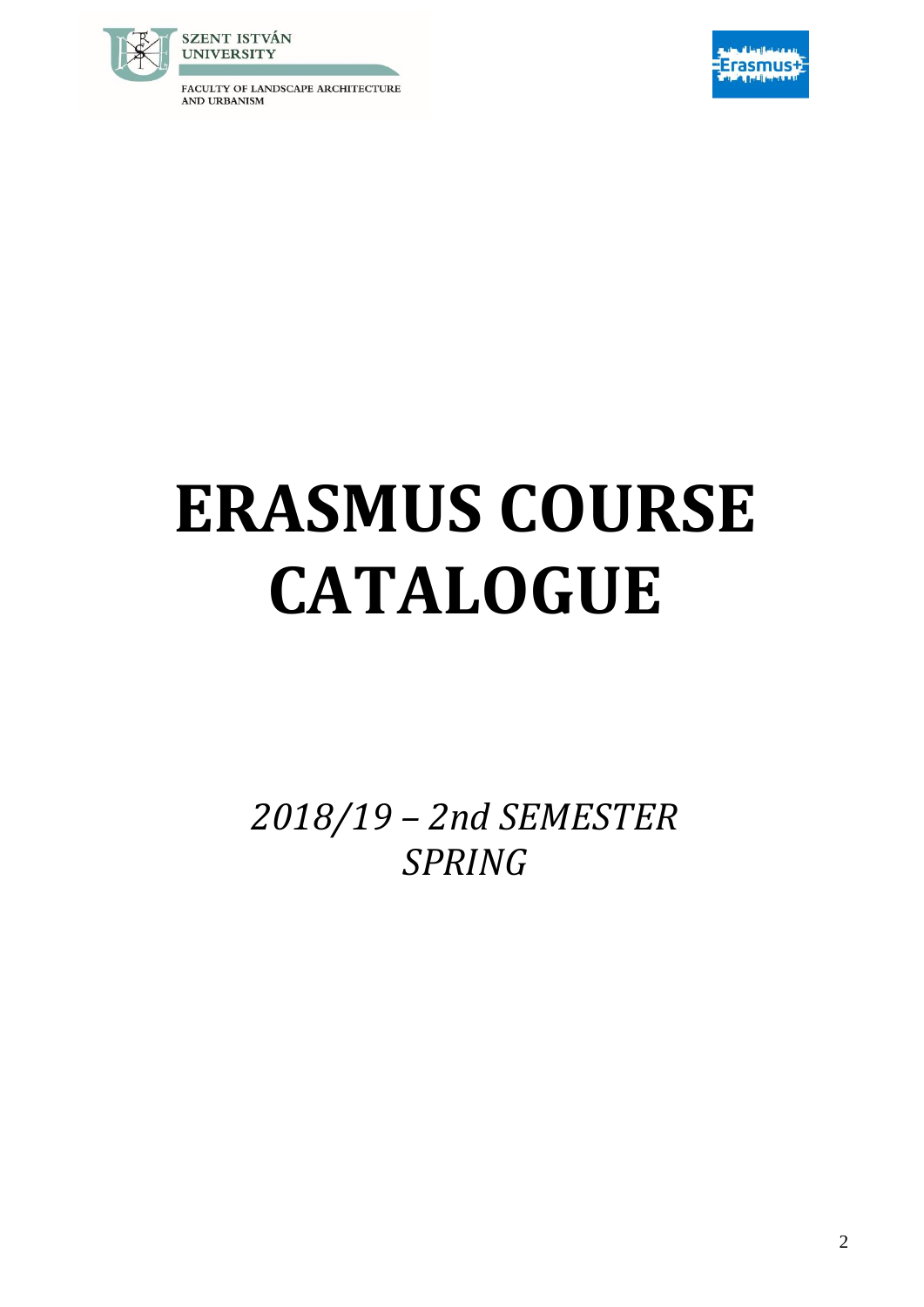



## *LIST OF CORE COURSES*

The Faculty of Landscape Architecture and Urbanism of Szent István University is currently offering the below-listed core courses for the Spring Semesters of 2018/2019 academic year.

| <b>Module</b>                           | <b>Lecturer</b>         | <b>ECTS</b><br><b>Credit</b> | <b>Contact</b><br>hours/ | <b>Spring</b><br>/Fall |
|-----------------------------------------|-------------------------|------------------------------|--------------------------|------------------------|
|                                         |                         |                              | semester                 |                        |
| Contemporary Landform Design            | Eplényi Anna            | $\overline{4}$               | 24                       | S                      |
| <b>Creekside Landscapes</b>             | Ildikó Réka Nagy        | $\overline{4}$               | 24                       | S                      |
| Europe's Nature, regional and           | Szilvácsku Zsolt        | $\overline{4}$               | 24                       | S                      |
| Landscape Parks                         |                         |                              |                          |                        |
| <b>Foundations of Technical Drawing</b> | Anna Czinkóczky         | $\overline{4}$               | 24                       | S/F                    |
| using AutoCAD                           |                         |                              |                          |                        |
| <b>GIS in Field and Office</b>          | Jombach Sándor          | $\overline{2}$               | 24                       | S                      |
| Image Editing with Photoshop            | Czinkóczky Anna         | $\overline{4}$               | 24                       | S                      |
| Introduction to the Vegetation of       | <b>Attila Gergely</b>   | $\overline{4}$               | 24                       | S                      |
| Hungary - Field Survey                  |                         |                              |                          |                        |
| <b>Land Art</b>                         | Róbert Kabai            | $\overline{4}$               | 24                       | S                      |
| Landscape Planning and EU               | Krisztina Filep-Kovács  | $\overline{4}$               | 24                       | S/F                    |
| Membership                              |                         |                              |                          |                        |
| Landscape Planning in Budapest          | Krisztina Filep-Kovács, | $\overline{4}$               | 24                       | S                      |
| Agglomeration                           | István Valánszki        |                              |                          |                        |
| <b>Management of Lakes</b>              | Zsombor Boromisza       | $\overline{4}$               | 24                       | S/F                    |
| Modelling with SketchUp in              | József László Molnár    | $\overline{4}$               | 24                       | S/F                    |
| Landscape Architecture                  |                         |                              |                          |                        |
| Planing with ecosystem services         | Krisztina Filep-Kovács  | $\overline{4}$               | 24                       | S                      |
| Sustainable Landscapes                  | Krisztina Filep-Kovács  | $\overline{4}$               | 24                       | S/F                    |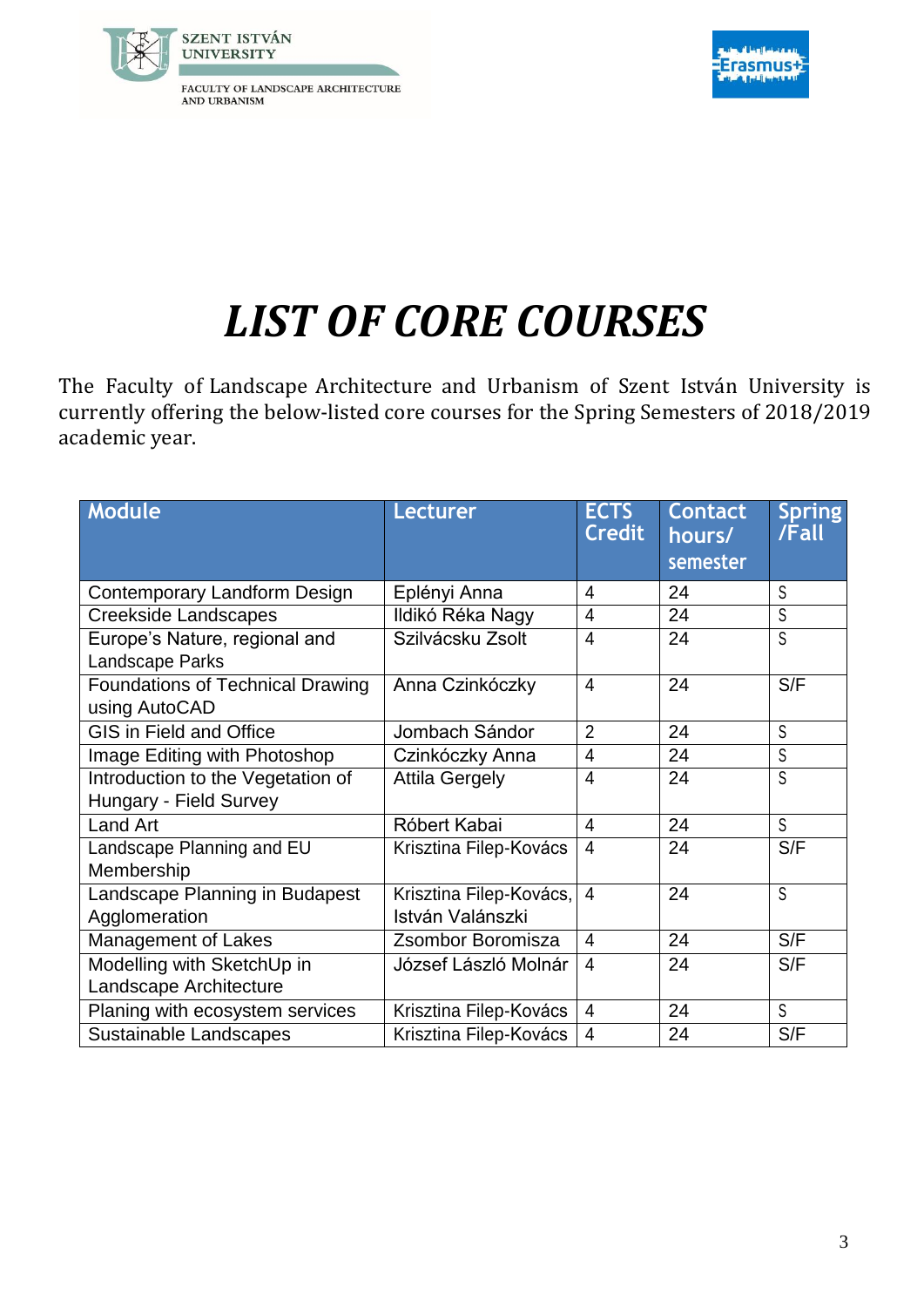



## **Course descriptions**

| <b>Title</b>                         | <b>Contemporary Landform Design</b>                                                                                                                                                                                                                                                                                                                                                                                                                                                                                                                                                                                                               |  |                |  |
|--------------------------------------|---------------------------------------------------------------------------------------------------------------------------------------------------------------------------------------------------------------------------------------------------------------------------------------------------------------------------------------------------------------------------------------------------------------------------------------------------------------------------------------------------------------------------------------------------------------------------------------------------------------------------------------------------|--|----------------|--|
| Code                                 |                                                                                                                                                                                                                                                                                                                                                                                                                                                                                                                                                                                                                                                   |  |                |  |
| Prerequisites                        | none                                                                                                                                                                                                                                                                                                                                                                                                                                                                                                                                                                                                                                              |  |                |  |
| <b>Description</b>                   | The terrain modelling and landform design is one of the essential<br>background in landscape architecture. The aim of this course is to get<br>involved into artistic use of terrain-transformation, deepen knowledge in<br>traditional field names, land-forms, agricultural terraces, post-industrial<br>mining landscapes, learn about 20 <sup>th</sup> century designers (I. Noguchi, E.<br>Cramer, Ch. Jencks, L. Halprin) and contemporary sites and design issues.<br>The classes include manual practice in the field of sculpture and relief, such<br>as cardboard model, clay, plaster and sand, as well as some painting<br>exercises. |  |                |  |
| Lecturer                             | Anna Eplényi PhD, LA architect and art teacher                                                                                                                                                                                                                                                                                                                                                                                                                                                                                                                                                                                                    |  |                |  |
| Semester                             | Contact hours/week                                                                                                                                                                                                                                                                                                                                                                                                                                                                                                                                                                                                                                |  | $\overline{2}$ |  |
| Level                                | <b>ECTS Credit</b>                                                                                                                                                                                                                                                                                                                                                                                                                                                                                                                                                                                                                                |  | $\overline{4}$ |  |
| Teaching and<br>Learning<br>Methods: | 3 session of theory<br>7 session of artistic activity<br>2 session of student presentation of contemporary design                                                                                                                                                                                                                                                                                                                                                                                                                                                                                                                                 |  |                |  |
| Costs                                | 2000 HUF (7 Euro) (for materials: clay, paper, glue, paint, accessories)                                                                                                                                                                                                                                                                                                                                                                                                                                                                                                                                                                          |  |                |  |
| Reading:                             | C. Dee: Form and fabric in Landscape Architecture, Routledge, 2002                                                                                                                                                                                                                                                                                                                                                                                                                                                                                                                                                                                |  |                |  |
| Assessment:                          | Portfolio hand-in of the lessons and homework (70%)<br>3 hours long design-activity exam (30%)                                                                                                                                                                                                                                                                                                                                                                                                                                                                                                                                                    |  |                |  |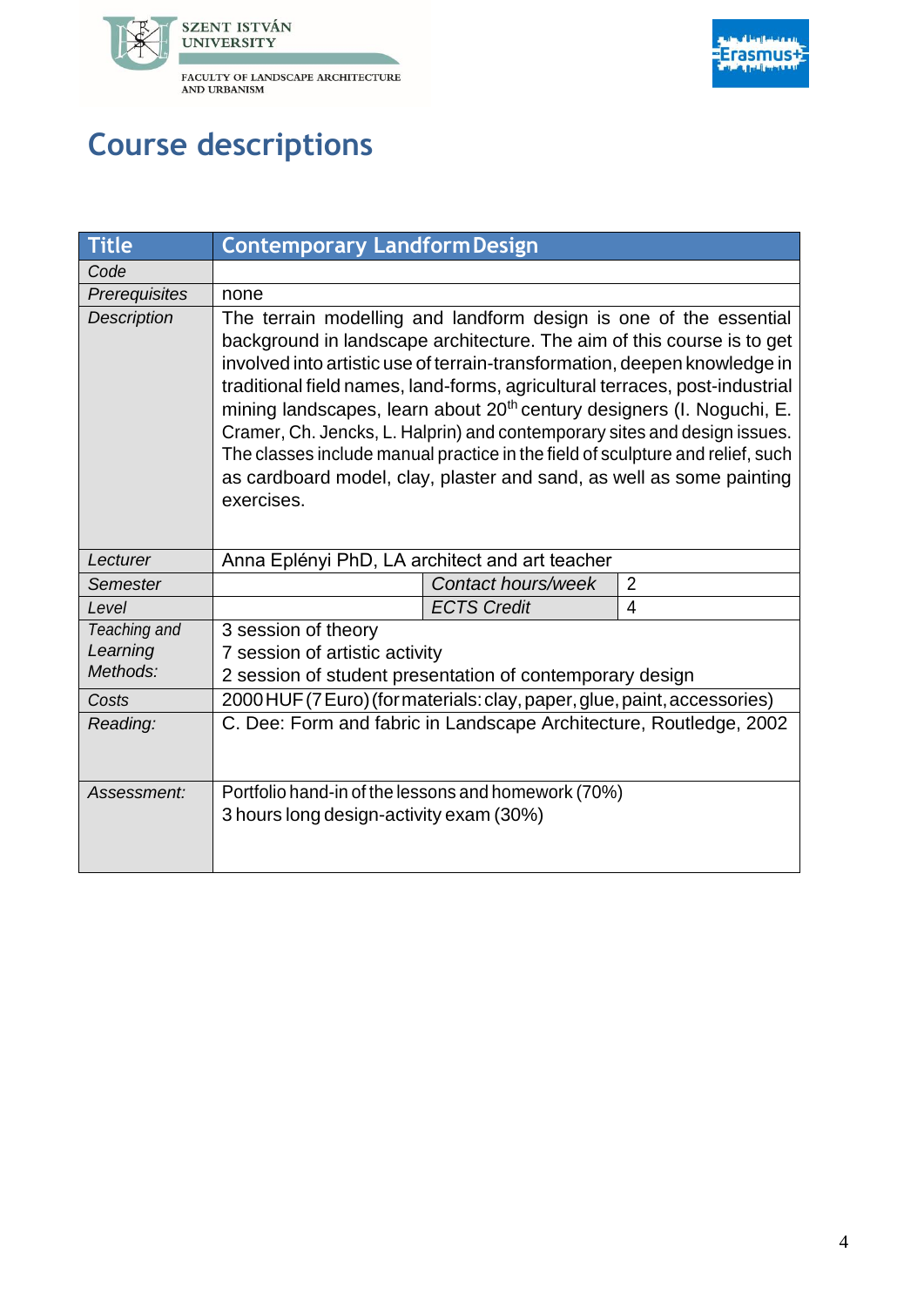



| <b>Title</b>         | <b>Creekside Landscapes</b>                                                                                                                                                                                                                                                                                                                                                                                                                                                                                                                                                                                                                             |                    |                |  |
|----------------------|---------------------------------------------------------------------------------------------------------------------------------------------------------------------------------------------------------------------------------------------------------------------------------------------------------------------------------------------------------------------------------------------------------------------------------------------------------------------------------------------------------------------------------------------------------------------------------------------------------------------------------------------------------|--------------------|----------------|--|
| Code                 | STKTV3CLERASM                                                                                                                                                                                                                                                                                                                                                                                                                                                                                                                                                                                                                                           |                    |                |  |
| Prerequisites        |                                                                                                                                                                                                                                                                                                                                                                                                                                                                                                                                                                                                                                                         |                    |                |  |
| <b>Description</b>   | The course offers a partially scientific but also practical course of planning<br>and designing creekside landscapes. The course starts with a 5-week<br>seminar, 2 hours a week, when students discuss historical and present<br>aspects of small watercourse landscapes. During the second part of the<br>course students are welcomed for two field trips: a guided walk through an<br>urban creekside and a one-day trip to the Duna Museum in the small<br>Hungarian ville of Esztergom. In the third part of the course students are<br>asked to prepare a short presentation and complete their own field survey<br>of a chosen Hungarian creek. |                    |                |  |
| Lecturer             | Ildikó Réka NAGY                                                                                                                                                                                                                                                                                                                                                                                                                                                                                                                                                                                                                                        |                    |                |  |
| <b>Semester</b>      | <b>Spring</b>                                                                                                                                                                                                                                                                                                                                                                                                                                                                                                                                                                                                                                           | Contact hours/week | $\overline{2}$ |  |
| Level                | undergraduate/graduate                                                                                                                                                                                                                                                                                                                                                                                                                                                                                                                                                                                                                                  | <b>ECTS Credit</b> | 4              |  |
| Teaching and         | Seminars and Practical field work                                                                                                                                                                                                                                                                                                                                                                                                                                                                                                                                                                                                                       |                    |                |  |
| Learning<br>Methods: |                                                                                                                                                                                                                                                                                                                                                                                                                                                                                                                                                                                                                                                         |                    |                |  |
| Costs                | $\blacksquare$                                                                                                                                                                                                                                                                                                                                                                                                                                                                                                                                                                                                                                          |                    |                |  |
| Reading:             |                                                                                                                                                                                                                                                                                                                                                                                                                                                                                                                                                                                                                                                         |                    |                |  |
| Assessment:          | Survey and presentation completed during the course                                                                                                                                                                                                                                                                                                                                                                                                                                                                                                                                                                                                     |                    |                |  |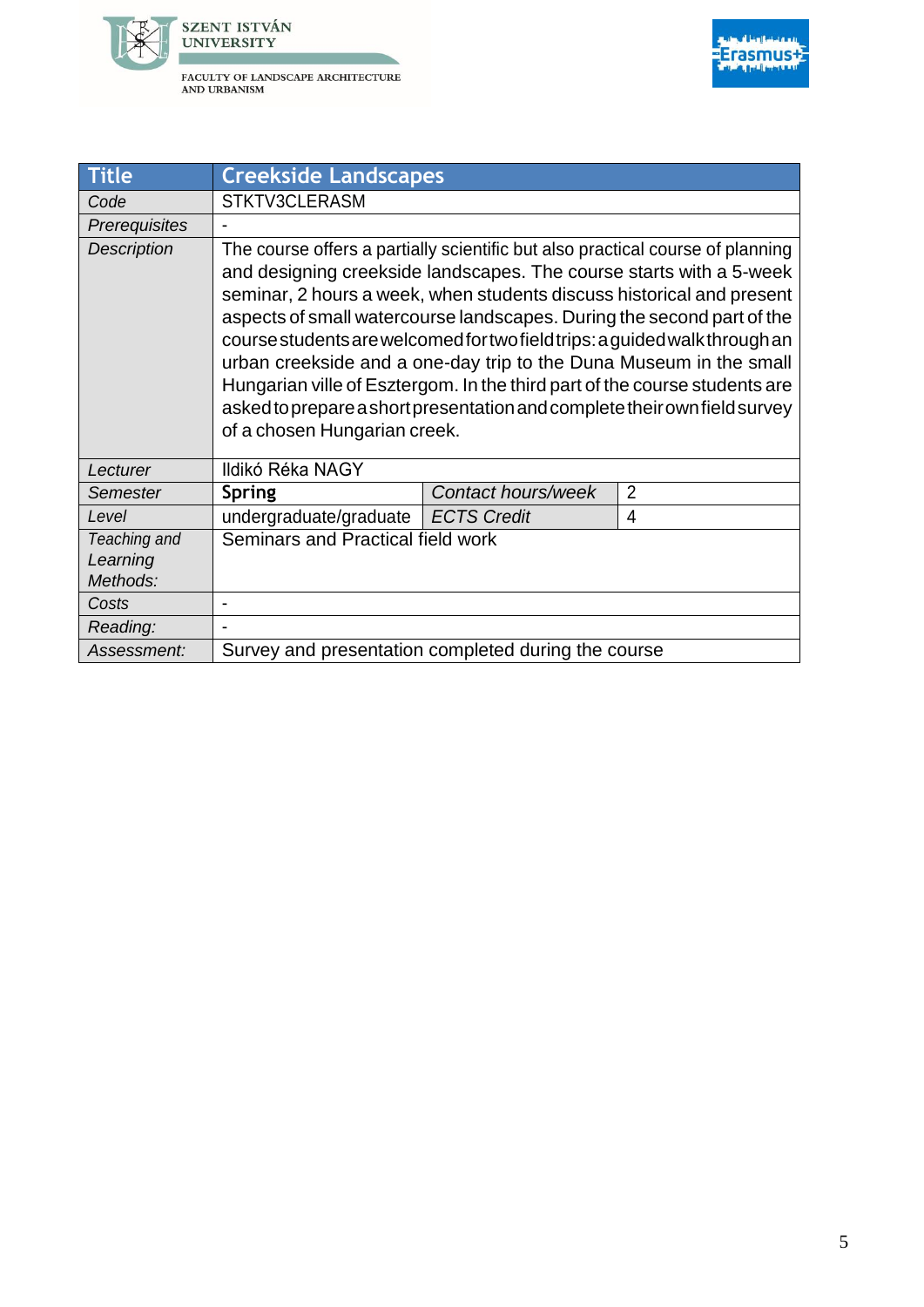



| <b>Title</b>             |                                               | Europe's Nature, Regional, and Landscape Parks                                                                                                                                                                                                                                                                                                                                                                                                                                                                                                                                                                                                                                                                                      |                |
|--------------------------|-----------------------------------------------|-------------------------------------------------------------------------------------------------------------------------------------------------------------------------------------------------------------------------------------------------------------------------------------------------------------------------------------------------------------------------------------------------------------------------------------------------------------------------------------------------------------------------------------------------------------------------------------------------------------------------------------------------------------------------------------------------------------------------------------|----------------|
| Code                     | 6TF63NCS05B                                   |                                                                                                                                                                                                                                                                                                                                                                                                                                                                                                                                                                                                                                                                                                                                     |                |
| <b>Prerequisites</b>     |                                               |                                                                                                                                                                                                                                                                                                                                                                                                                                                                                                                                                                                                                                                                                                                                     |                |
| <b>Description</b>       | Objectives:                                   |                                                                                                                                                                                                                                                                                                                                                                                                                                                                                                                                                                                                                                                                                                                                     |                |
|                          | $\bullet$                                     | Students get acquainted with thematic fields, scope, tools of sustainability, resilience,<br>collaborative planning and management related regions of nature parks. Through<br>case studies and interviews with different stakeholders of nature parks in Europe<br>students follow the process and life cycle of nature park development. The course will<br>help developing and understanding of how nature park's planning and management<br>works harmonizing different needs of the local and regional stakeholders.<br>Sustainable living, sustainability related different territorial level (personal,<br>local society, village, cities, landscape and region)<br>Development and tasks of regional nature parks in Europe |                |
|                          | $\bullet$                                     | How do regional nature parks benefits Europe and European countries                                                                                                                                                                                                                                                                                                                                                                                                                                                                                                                                                                                                                                                                 |                |
|                          | $\bullet$                                     | Regional nature parks in the individual European States                                                                                                                                                                                                                                                                                                                                                                                                                                                                                                                                                                                                                                                                             |                |
|                          | $\bullet$<br>$\bullet$                        | Resilience from theoretical and practical view<br>Stakeholder management and social learning methods and practice                                                                                                                                                                                                                                                                                                                                                                                                                                                                                                                                                                                                                   |                |
|                          |                                               |                                                                                                                                                                                                                                                                                                                                                                                                                                                                                                                                                                                                                                                                                                                                     |                |
| Lecturer                 |                                               | Zsolt Szilvácsku PhD landscape architect and lawyer                                                                                                                                                                                                                                                                                                                                                                                                                                                                                                                                                                                                                                                                                 |                |
| Semester                 | S and F                                       | Contact hours/week                                                                                                                                                                                                                                                                                                                                                                                                                                                                                                                                                                                                                                                                                                                  | 24             |
| Level                    | BSc, MSc                                      | <b>ECTS Credit</b>                                                                                                                                                                                                                                                                                                                                                                                                                                                                                                                                                                                                                                                                                                                  | $\overline{4}$ |
| Teaching<br>and Learning | The course will consist of three major parts: |                                                                                                                                                                                                                                                                                                                                                                                                                                                                                                                                                                                                                                                                                                                                     |                |
| Methods:                 |                                               | 1. lectures – in the frames of classes during the semester                                                                                                                                                                                                                                                                                                                                                                                                                                                                                                                                                                                                                                                                          |                |
|                          | 2.                                            | research - through internet and in the selected regions (to find and evaluate                                                                                                                                                                                                                                                                                                                                                                                                                                                                                                                                                                                                                                                       |                |
|                          | the practices of the nature parks             |                                                                                                                                                                                                                                                                                                                                                                                                                                                                                                                                                                                                                                                                                                                                     |                |
|                          | 3.                                            | consultation - in the frames of classes during the semester with the course                                                                                                                                                                                                                                                                                                                                                                                                                                                                                                                                                                                                                                                         |                |
|                          | leader and invited experts                    |                                                                                                                                                                                                                                                                                                                                                                                                                                                                                                                                                                                                                                                                                                                                     |                |
| Costs                    |                                               |                                                                                                                                                                                                                                                                                                                                                                                                                                                                                                                                                                                                                                                                                                                                     |                |
| Reading:                 |                                               | Living Landscapes - Europe's Nature, Regional, and Landscape Parks – model                                                                                                                                                                                                                                                                                                                                                                                                                                                                                                                                                                                                                                                          |                |
|                          |                                               | regions for the sustainable development of rural areas, Verband Deutscher                                                                                                                                                                                                                                                                                                                                                                                                                                                                                                                                                                                                                                                           |                |
|                          |                                               | Naturparke e. V. (VDN) Holbeinstr. 12, D-53175 Bonn Ulrich Köster,                                                                                                                                                                                                                                                                                                                                                                                                                                                                                                                                                                                                                                                                  |                |
|                          | Katharina Denkinger www.naturparke.de, 2017.  |                                                                                                                                                                                                                                                                                                                                                                                                                                                                                                                                                                                                                                                                                                                                     |                |
|                          |                                               | Learning together to manage together, University of Osnabrück, 2005                                                                                                                                                                                                                                                                                                                                                                                                                                                                                                                                                                                                                                                                 |                |
|                          |                                               |                                                                                                                                                                                                                                                                                                                                                                                                                                                                                                                                                                                                                                                                                                                                     |                |
| Assessment:              |                                               | The participation in the seminar (lecture and consultation) is obligatory. The final<br>grade will be the results of the evaluation of activities during the course, the written<br>examination (2 w.e.), documentation of research (max. 20 pages)                                                                                                                                                                                                                                                                                                                                                                                                                                                                                 |                |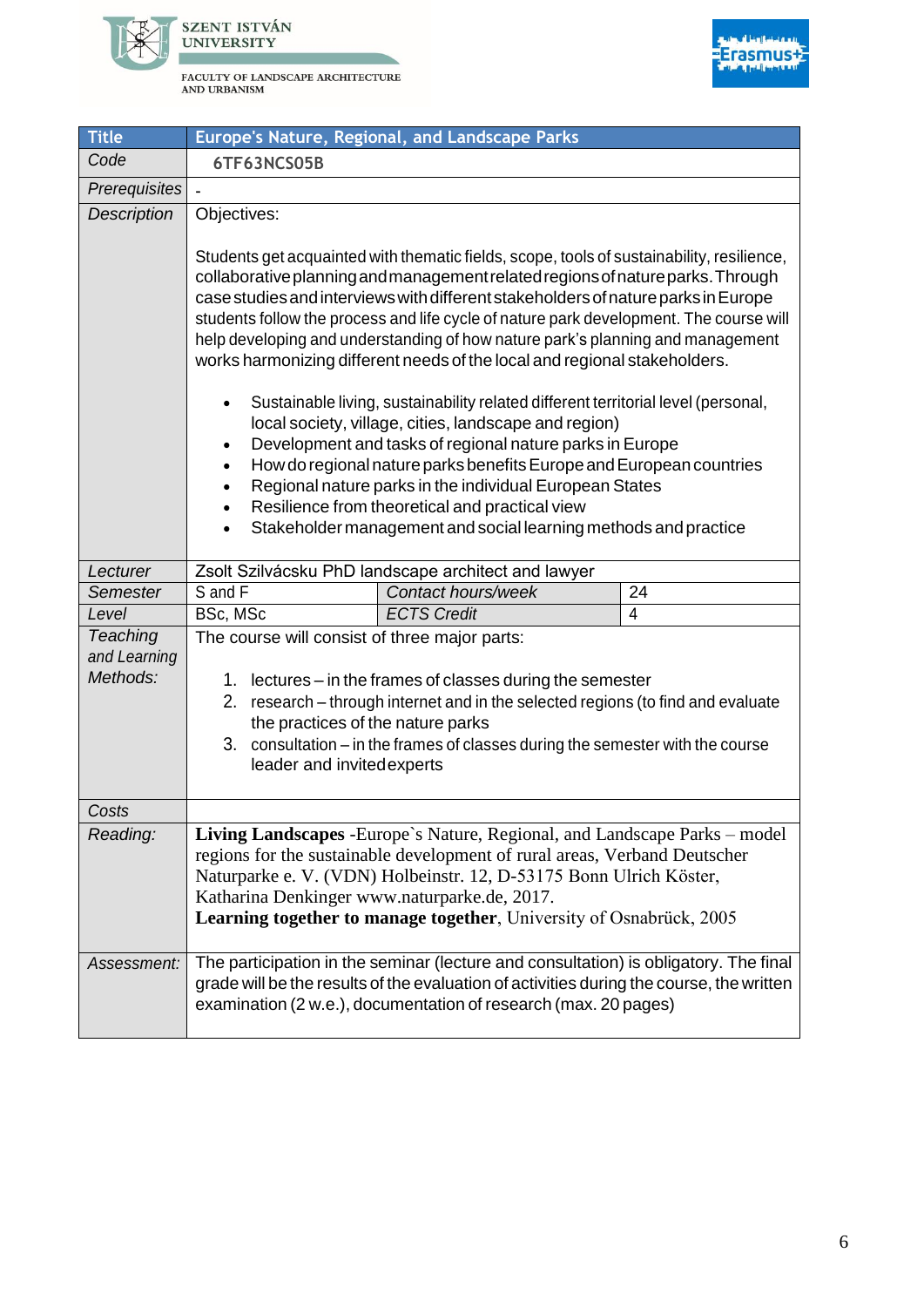



| <b>Title</b>       | <b>Foundations of Technical Drawing using AutoCAD</b>                                                                                               |                    |                |  |
|--------------------|-----------------------------------------------------------------------------------------------------------------------------------------------------|--------------------|----------------|--|
| Code               | 6TKTYFTDCADCXN                                                                                                                                      |                    |                |  |
| Prerequisite       | <b>Basic IT skills</b>                                                                                                                              |                    |                |  |
| <b>Description</b> | The course is aimed to introduce the AutoCAD environment to students<br>that is essential to produce architectural or landscape plans. The students |                    |                |  |
|                    | will have to demonstrate their technical and problem solving skills in a                                                                            |                    |                |  |
|                    | complex computer based environment                                                                                                                  |                    |                |  |
| Lecturer           | Dr. Anna CZINKÓCZKY                                                                                                                                 |                    |                |  |
| <b>Semester</b>    | Fall/spring                                                                                                                                         | Contact hours/week | $\overline{2}$ |  |
| Level              | Undergraduate/graduate                                                                                                                              | <b>ECTS</b> credit | 4              |  |
| Teaching and       | Practice based computer lab seminars                                                                                                                |                    |                |  |
| Learning           |                                                                                                                                                     |                    |                |  |
| <b>Methods</b>     |                                                                                                                                                     |                    |                |  |
| Costs              |                                                                                                                                                     |                    |                |  |
| Reading            | Required Textbook: Engineering Graphics with AutoCAD 2011, by James                                                                                 |                    |                |  |
|                    | Bethune; Prentice Hall Publishing.                                                                                                                  |                    |                |  |
|                    | Optional Reference Textbook: AutoCAD and its Applications 2010 by                                                                                   |                    |                |  |
|                    | Shumaker or any AutoCAD textbook.                                                                                                                   |                    |                |  |
| Assessment         | 10% in classparticipation                                                                                                                           |                    |                |  |
|                    | 40% Midterm                                                                                                                                         |                    |                |  |
|                    | 50% Final                                                                                                                                           |                    |                |  |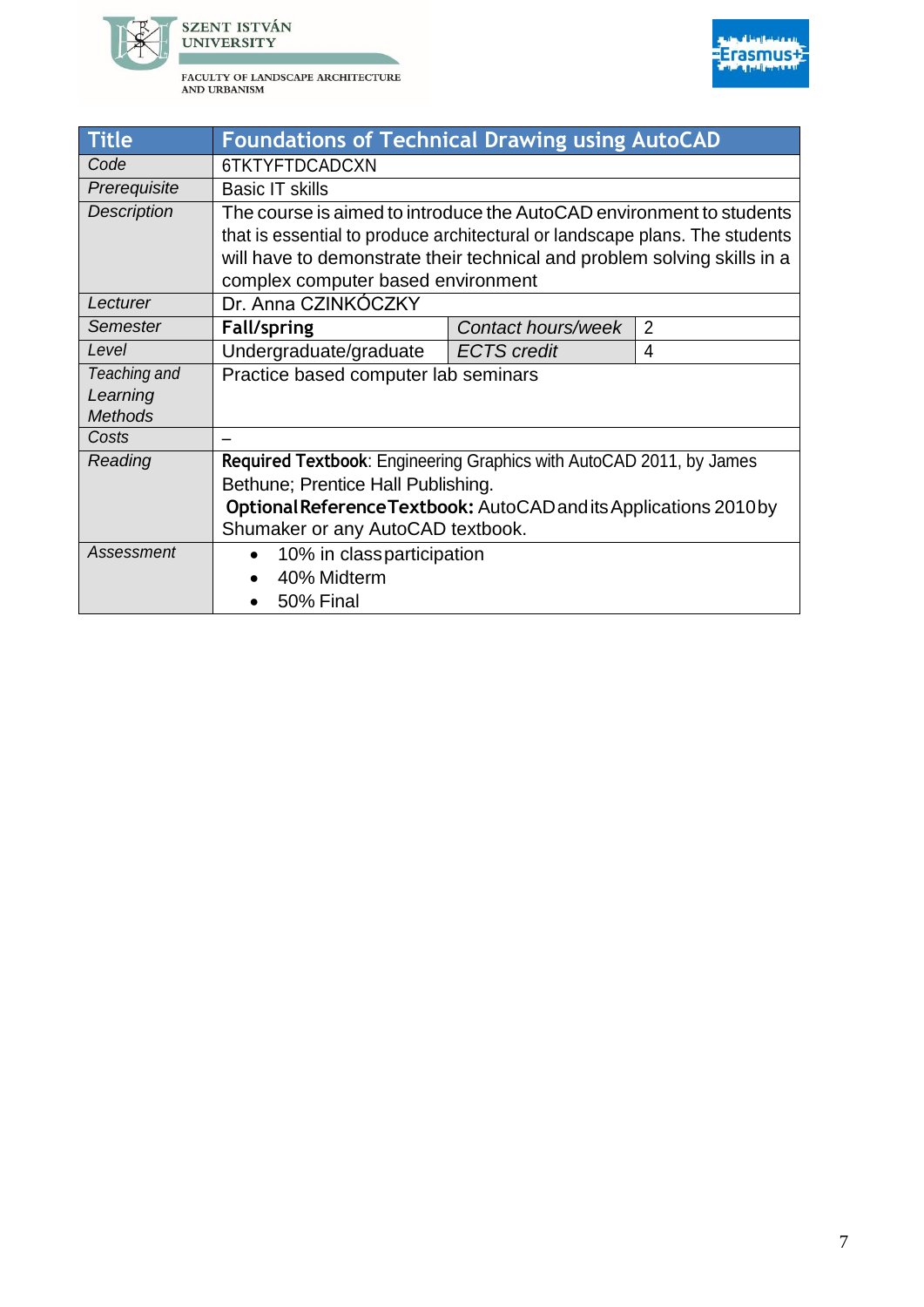



| <b>Title</b>             | Introduction to the Vegetation of Hungary - Field Survey                                                                                                     |                    |                |
|--------------------------|--------------------------------------------------------------------------------------------------------------------------------------------------------------|--------------------|----------------|
| Code                     | <b>STKTVIVHERASM</b>                                                                                                                                         |                    |                |
| Prerequisites            | Basics in plant taxonomy and plant ecology                                                                                                                   |                    |                |
| <b>Description</b>       | The course offers an introduction to the natural and semi-natural                                                                                            |                    |                |
|                          | vegetation of Hungary. The course starts with a 4-week seminar, 2 hours a                                                                                    |                    |                |
|                          | week, when we study the Hungarian vegetation heritage, its recent pattern                                                                                    |                    |                |
|                          | and landscape historical changes. Second part of the course students are                                                                                     |                    |                |
|                          | welcomed for 3 field trips: a guided walk through a representative                                                                                           |                    |                |
|                          | grassland, wetland and woodland habitats nearby Budapest.                                                                                                    |                    |                |
| Lecturer                 | <b>Attila GERGELY</b>                                                                                                                                        |                    |                |
| Semester                 | <b>Spring</b>                                                                                                                                                | Contact hours/week | $\overline{2}$ |
| Level                    | Undergraduate/graduate                                                                                                                                       | <b>ECTS Credit</b> | $\overline{4}$ |
| Teaching and<br>Learning | Lectures include an introduction to the typical plant communities and its                                                                                    |                    |                |
| Methods:                 | natural geographic features in Hungary. After theoretical classes, there are                                                                                 |                    |                |
|                          | 3 half-day field trips. Attendance on the field trips is obligatory, students<br>are allowed to miss one lecture of the course. During the seminar, students |                    |                |
|                          | shall present a habitat of their country similar to the studied Hungarian                                                                                    |                    |                |
|                          | plant communities (oral presentation).                                                                                                                       |                    |                |
| Reading:                 | META Informatics: Vegetation Heritage of Hungary. Distribution maps of                                                                                       |                    |                |
|                          | habitat type. (http://www.novenyzetiterkep.hu)                                                                                                               |                    |                |
|                          | Bölöni, J., Molnár, Zs., Illyés, E. and Kun, A. (2007): A new habitat                                                                                        |                    |                |
|                          | classification and manual for standardized habitat mapping. - Ann. di Bot.                                                                                   |                    |                |
|                          | n. ser. 7:55-76.                                                                                                                                             |                    |                |
|                          | Molnár, Zs., Biró, M., Bölöni, J. and Horváth, F. (2008): Distribution of the                                                                                |                    |                |
|                          | (semi-)natural habitats in Hungary I. Marshes and grasslands. — Acta Bot.                                                                                    |                    |                |
|                          | Hung .50 (Suppl.): 59-105.                                                                                                                                   |                    |                |
|                          | Bölöni, J., Molnár, Zs., Biró, M. and Horváth, F. (2008): Distribution of the                                                                                |                    |                |
|                          | (semi-)natural habitats in Hungary II. Woodlands and shrublands. - Acta                                                                                      |                    |                |
|                          | Bot. Hung. 50 (Suppl.): 107-148. Illyés E. & Bölöni J. (eds.) (2007): Slope                                                                                  |                    |                |
|                          | steppes, loess steppes and forest steppe meadows in Hungary.                                                                                                 |                    |                |
|                          | Magánkiadás. Budapest                                                                                                                                        |                    |                |
| Assessment:              | Based on students' presentations and written exam. The topic of the                                                                                          |                    |                |
|                          | written exam is characterising of some plant communities studied on the                                                                                      |                    |                |
|                          | field trips. The active participation on the field trips is needed.                                                                                          |                    |                |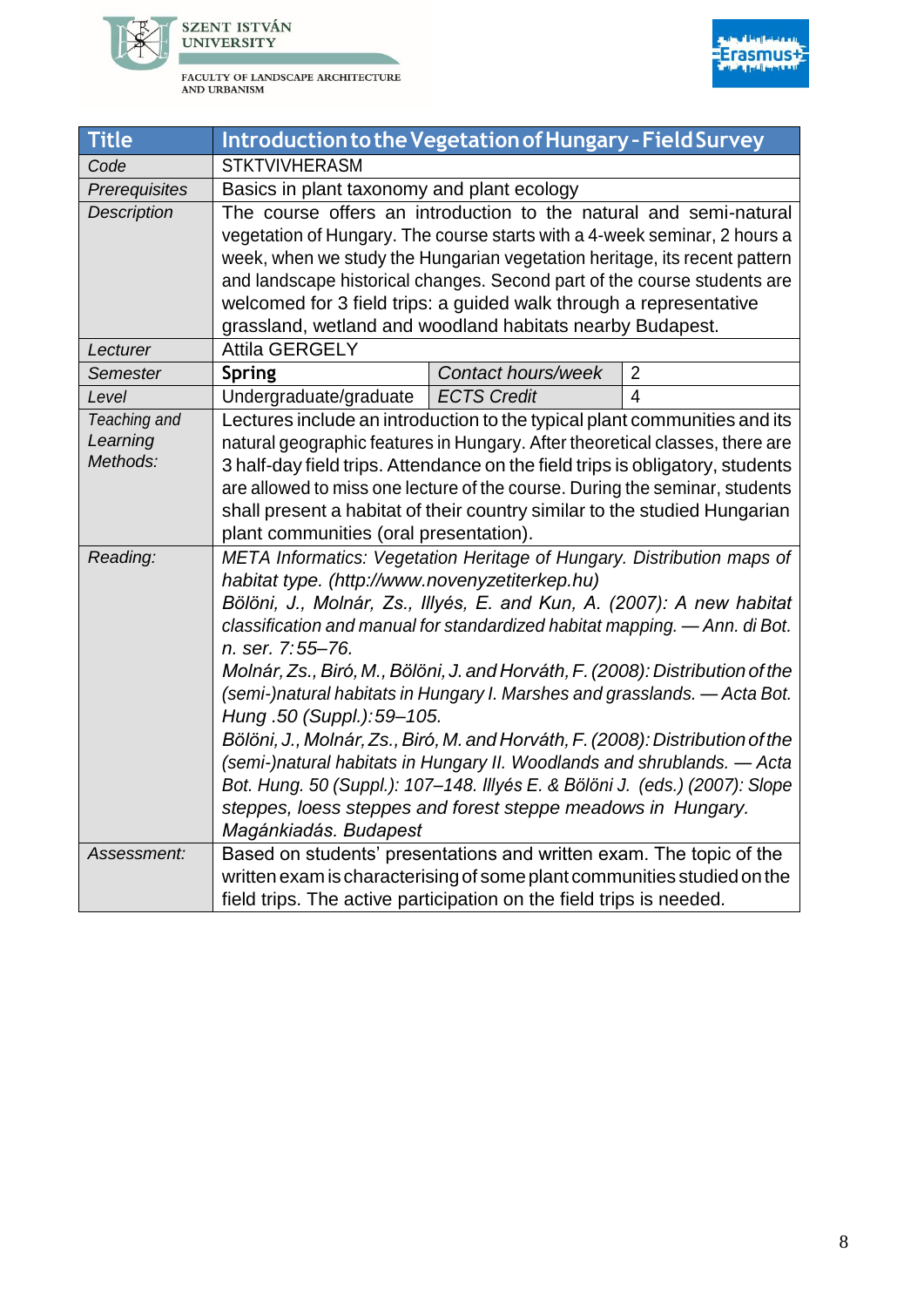



| <b>Title</b>   | <b>Land Art</b>                                                                   |                    |                          |  |
|----------------|-----------------------------------------------------------------------------------|--------------------|--------------------------|--|
| Code           | STKTV3LACXN                                                                       |                    |                          |  |
| Prerequisites  | Finished course in Landscape History/Landscape Design/Art History                 |                    |                          |  |
| Description    | The topic of the module is outdoor sculptures and other artistic projects         |                    |                          |  |
|                | created under the names of land art, earth art, environmental art, art in         |                    |                          |  |
|                | nature etc. since the 1960s up to nowadays. The aim of the course is to           |                    |                          |  |
|                | achieve a better understanding of and develop a special approach towards          |                    |                          |  |
|                | artistic shaping and creation of landscapes and urban open spaces. The            |                    |                          |  |
|                | course is open both for domestic and international students.                      |                    |                          |  |
| Lecturer       | Róbert KABAI                                                                      |                    |                          |  |
| Semester       | <b>Spring</b>                                                                     | Contact hours/week | $\overline{2}$           |  |
| Level          | Undergraduate/First cycle                                                         | <b>ECTS Credit</b> | $\overline{\mathcal{A}}$ |  |
|                | Graduate/Postgraduate/Second                                                      |                    |                          |  |
|                | cycle                                                                             |                    |                          |  |
| Teaching and   | Following an introductory lecture, the subject is discussed through a range       |                    |                          |  |
| Learning       | of seminars illustrated with several examples of artworks. In May, there is       |                    |                          |  |
| <b>Methods</b> | also a whole day outdoor happening organized. By the end of semester,             |                    |                          |  |
|                | students shall design an outdoor sculpture and present it through a real or       |                    |                          |  |
|                | virtual model.                                                                    |                    |                          |  |
| Costs          | Travel (outdoor workshop): max. HUF 2000<br>$\bullet$                             |                    |                          |  |
|                | Variable costs of model preparation (depending on the techniques<br>$\bullet$     |                    |                          |  |
|                | and materials chosen)                                                             |                    |                          |  |
| Reading        | Boettger, S. 2004: Earthworks: Art and the Landscape of the Sixties.<br>$\bullet$ |                    |                          |  |
|                | University of California Press                                                    |                    |                          |  |
|                | Lailach, M. 2007: Land Art. Taschen                                               |                    |                          |  |
|                | Weilacher, U. 1999: Between Landscape Architecture and Land Art.<br>$\bullet$     |                    |                          |  |
|                | Birkhäuser, Basel-Berlin-Boston                                                   |                    |                          |  |
| Assessment     | Project design<br>$\bullet$                                                       | 75%                |                          |  |
|                | In-class participation<br>$\bullet$                                               | 25%                |                          |  |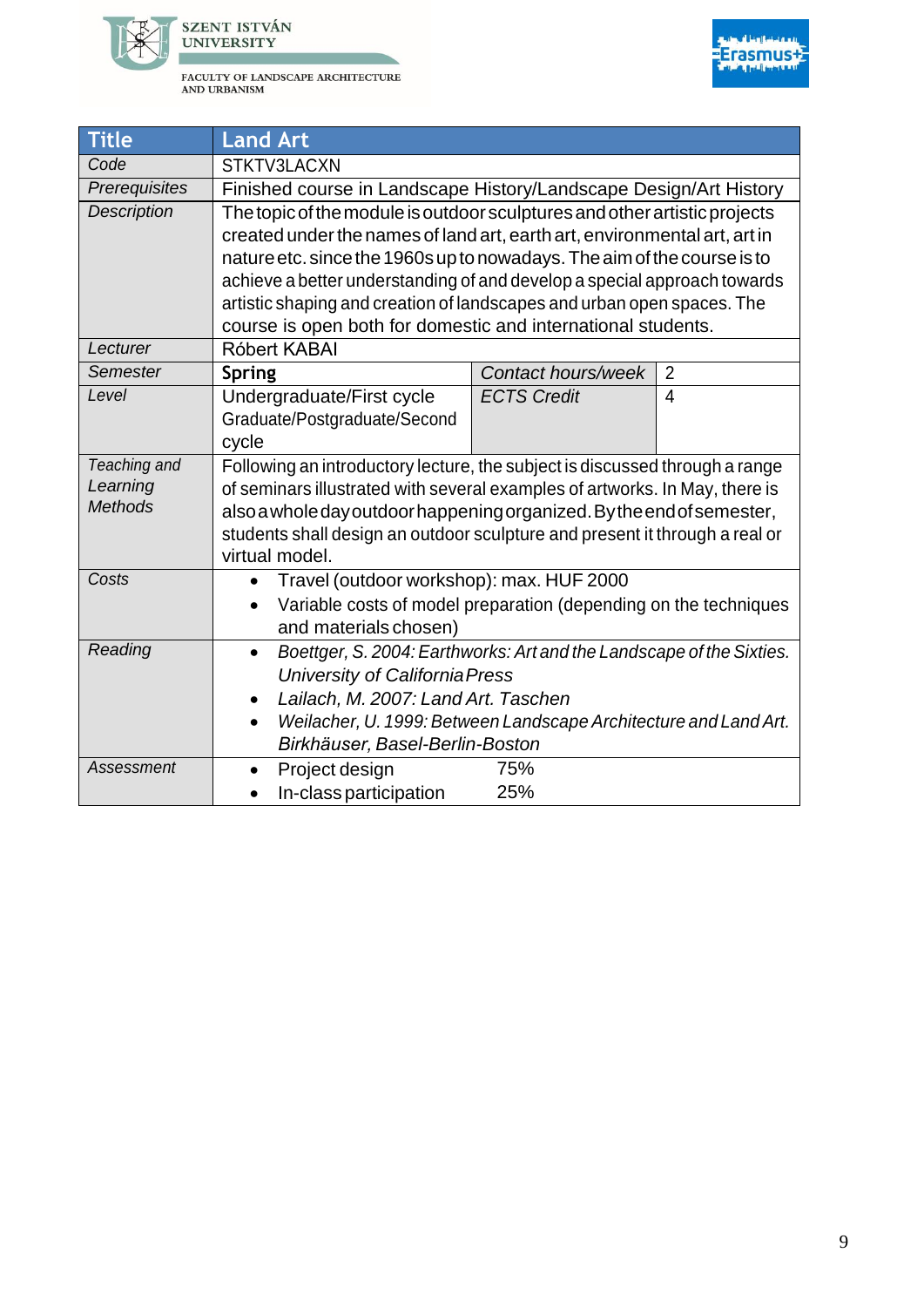



| <b>Title</b>                               | <b>Landscape Planning and EU Membership</b>                                                                                                                                                                                                                                                                                                                                                                  |                    |                |  |
|--------------------------------------------|--------------------------------------------------------------------------------------------------------------------------------------------------------------------------------------------------------------------------------------------------------------------------------------------------------------------------------------------------------------------------------------------------------------|--------------------|----------------|--|
| Code                                       | STKTF342CXN                                                                                                                                                                                                                                                                                                                                                                                                  |                    |                |  |
| Prerequisites                              | <b>None</b>                                                                                                                                                                                                                                                                                                                                                                                                  |                    |                |  |
| <b>Description</b>                         | Students get acquainted with the European Unions spatial trends and<br>policy fields related to spatial planning. Using the latest results of ESPON<br>research program we explore the territorial challenges facing the EU and<br>get acquainted with different scenarios of future trends. Through lectures<br>and discussions students became familiar with examples of the European<br>planning systems. |                    |                |  |
| Lecturer                                   | Krisztina FILEPNÉ KOVÁCS                                                                                                                                                                                                                                                                                                                                                                                     |                    |                |  |
| Semester                                   | <b>Fall/Spring</b>                                                                                                                                                                                                                                                                                                                                                                                           | Contact hours/week | $\overline{2}$ |  |
| Level                                      | Undergraduate/graduate                                                                                                                                                                                                                                                                                                                                                                                       | <b>ECTS Credit</b> | 4              |  |
| Teaching and<br>Learning<br><b>Methods</b> | Lectures, discussions, self-reading, student presentations.                                                                                                                                                                                                                                                                                                                                                  |                    |                |  |
| Costs                                      |                                                                                                                                                                                                                                                                                                                                                                                                              |                    |                |  |
| Reading                                    | EU Compendium of spatial policy                                                                                                                                                                                                                                                                                                                                                                              |                    |                |  |
|                                            | http://www.espace-project.org/publications/EUcompendium.pdf<br>OECD Proceedings: Towards a new road of spatial planning                                                                                                                                                                                                                                                                                      |                    |                |  |
| Assessment                                 | Coursework                                                                                                                                                                                                                                                                                                                                                                                                   | 20%                |                |  |
|                                            | Presentation<br>30%                                                                                                                                                                                                                                                                                                                                                                                          |                    |                |  |
|                                            | Finalessay                                                                                                                                                                                                                                                                                                                                                                                                   | 50%                |                |  |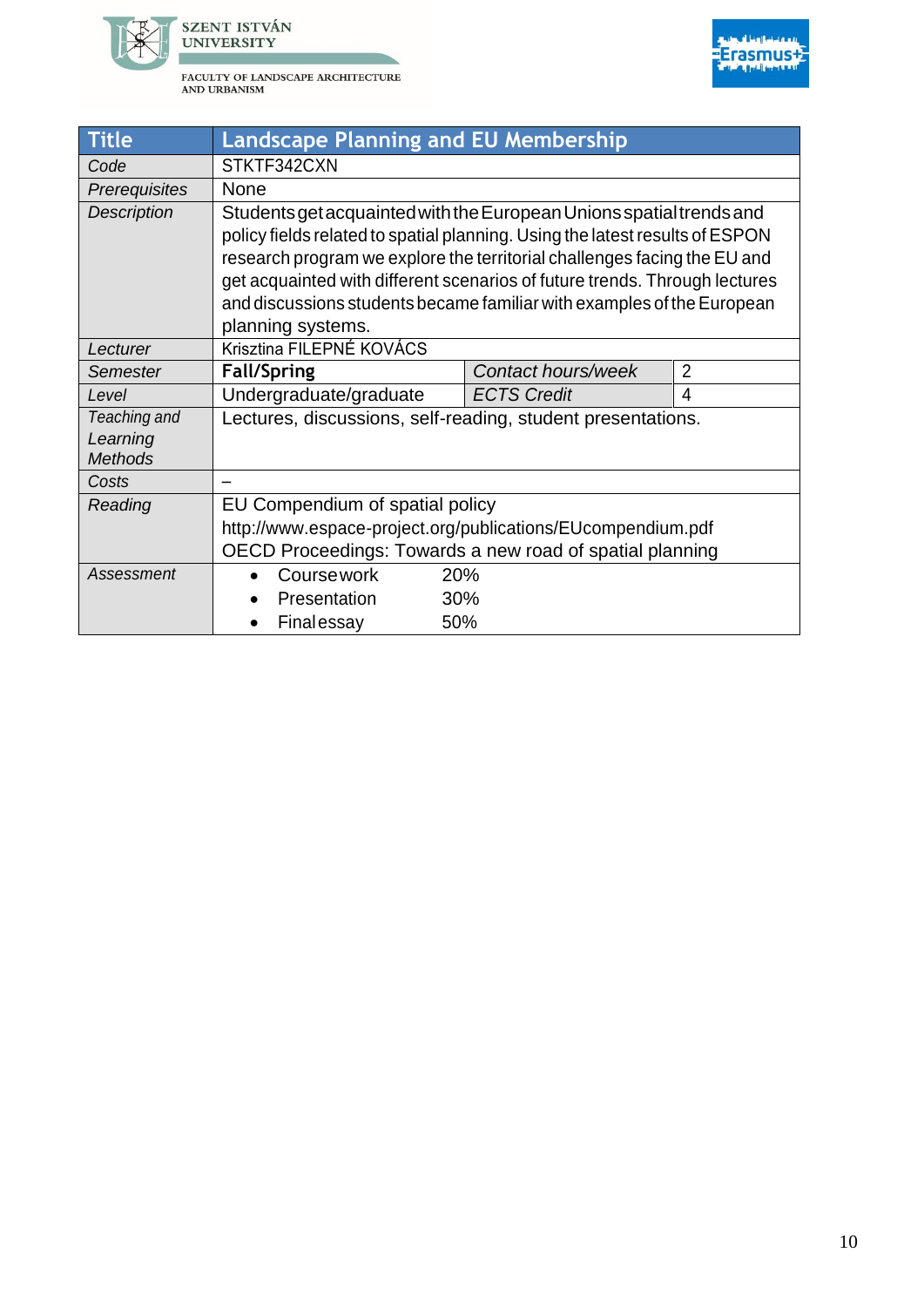



| <b>Title</b>                         | Landscape Planning in Budapest Agglomeration                                                                                                                                                                                                                                                                                                                                                                                                                                                                                                                                                                                                                                                                                                                                                                                                                    |                                |                                                                 |
|--------------------------------------|-----------------------------------------------------------------------------------------------------------------------------------------------------------------------------------------------------------------------------------------------------------------------------------------------------------------------------------------------------------------------------------------------------------------------------------------------------------------------------------------------------------------------------------------------------------------------------------------------------------------------------------------------------------------------------------------------------------------------------------------------------------------------------------------------------------------------------------------------------------------|--------------------------------|-----------------------------------------------------------------|
| Code                                 | 6TFLPBCXN                                                                                                                                                                                                                                                                                                                                                                                                                                                                                                                                                                                                                                                                                                                                                                                                                                                       |                                |                                                                 |
| Prerequisites                        | <b>None</b>                                                                                                                                                                                                                                                                                                                                                                                                                                                                                                                                                                                                                                                                                                                                                                                                                                                     |                                |                                                                 |
| <b>Description</b>                   | The course contains the theoretical lectures about the actual landscape<br>planning<br>challanges<br>suburbanisation. The focus of the course is to visit sites interesting from<br>landscape planning view in Budapest and the agglomeration zone.<br>Topics:<br>Spatial planning system and landscape planning in Hungary, Agglomeration<br>trends in the world (Lecture)<br>History of Budapest agglomeration, Greenways and Brownfield and urban<br>rehabilitation (Lecture, introduction of pilot areas)<br>Urban rehabilitation projects in Budapest (site visit)<br>Land use conflicts in the agglomeration, mining sites (site visit)<br><b>Brownfiled</b><br>rehabilitation<br>Pannonia/Landscape protection in the metropolitan region of Budapest<br>(site visit)<br>Suburbanisation process and conflicts in Budapest agglomeration (site<br>visit) | brownfield<br>as<br>(Gázgyár), | rehabilitation.<br>control<br>οf<br>landscape<br>changes<br>in. |
| Lecturer                             | Krisztina FILEPNÉ KOVÁCS, István VALÁNSZKY                                                                                                                                                                                                                                                                                                                                                                                                                                                                                                                                                                                                                                                                                                                                                                                                                      |                                |                                                                 |
| Semester                             | <b>Spring</b>                                                                                                                                                                                                                                                                                                                                                                                                                                                                                                                                                                                                                                                                                                                                                                                                                                                   | Contact hours/week             | $\overline{2}$                                                  |
| Level                                | Undergraduate                                                                                                                                                                                                                                                                                                                                                                                                                                                                                                                                                                                                                                                                                                                                                                                                                                                   | <b>ECTS Credit</b>             | $\overline{4}$                                                  |
| Teaching and<br>Learning<br>Methods: | Lectures and site visits                                                                                                                                                                                                                                                                                                                                                                                                                                                                                                                                                                                                                                                                                                                                                                                                                                        |                                |                                                                 |
| Costs                                |                                                                                                                                                                                                                                                                                                                                                                                                                                                                                                                                                                                                                                                                                                                                                                                                                                                                 |                                |                                                                 |
| Reading:                             |                                                                                                                                                                                                                                                                                                                                                                                                                                                                                                                                                                                                                                                                                                                                                                                                                                                                 |                                |                                                                 |
| Assessment                           |                                                                                                                                                                                                                                                                                                                                                                                                                                                                                                                                                                                                                                                                                                                                                                                                                                                                 |                                |                                                                 |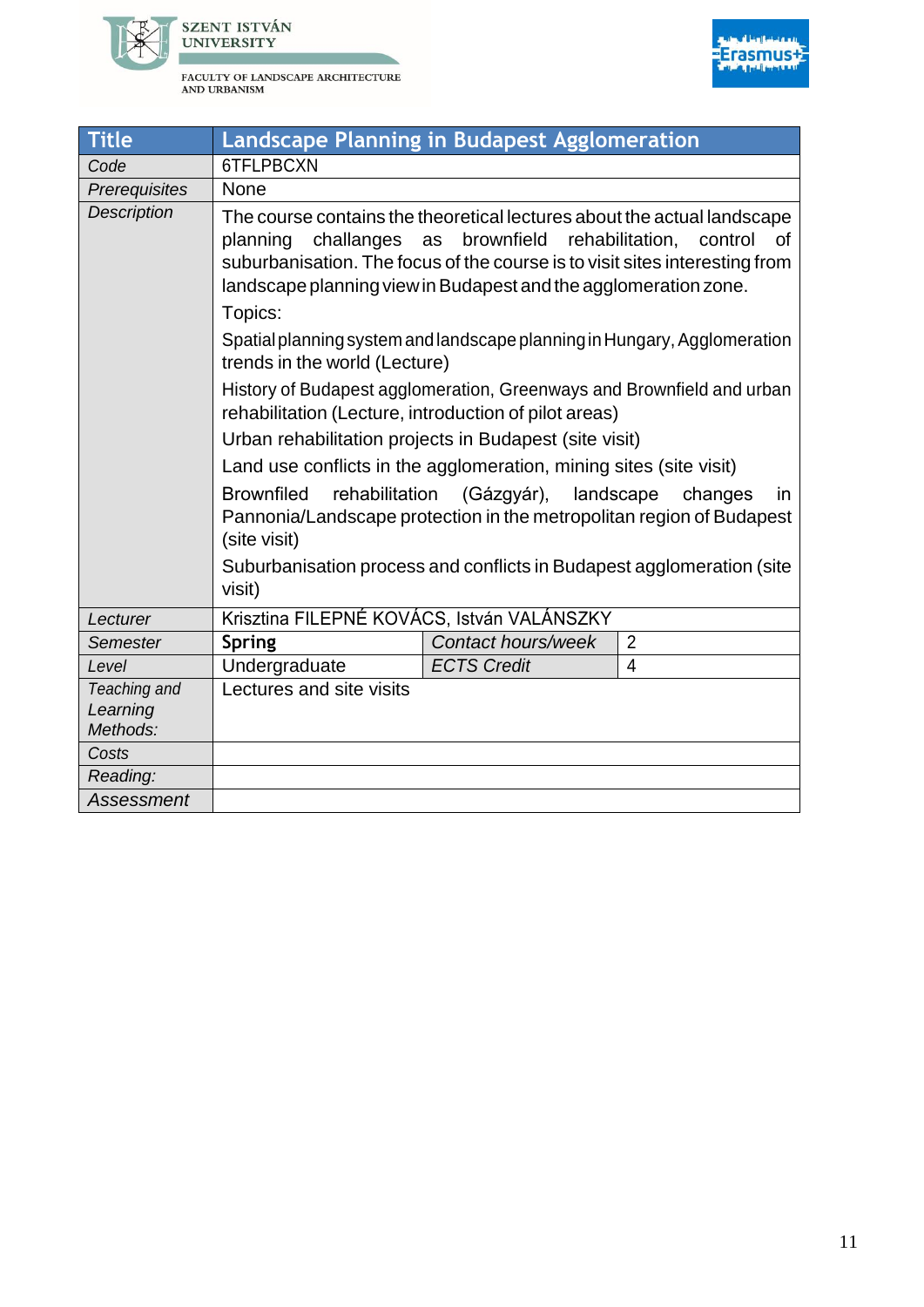



| <b>Title</b>                               | <b>Management of Lakes</b>                                                                                                                                                                                                                                                                                                                                                                                                                                                                                                                                                                 |                    |                |  |
|--------------------------------------------|--------------------------------------------------------------------------------------------------------------------------------------------------------------------------------------------------------------------------------------------------------------------------------------------------------------------------------------------------------------------------------------------------------------------------------------------------------------------------------------------------------------------------------------------------------------------------------------------|--------------------|----------------|--|
| Code                                       | 6TV62LPCXN                                                                                                                                                                                                                                                                                                                                                                                                                                                                                                                                                                                 |                    |                |  |
| Prerequisites                              | None                                                                                                                                                                                                                                                                                                                                                                                                                                                                                                                                                                                       |                    |                |  |
| <b>Description</b>                         | The purpose of the course is to provide a comprehensive knowledge of<br>lakes for landscape architects. The course gives an overview of the most<br>typicallanduse conflicts, nature values and actual professional issues<br>concerning standing waters, through case studies. Lectures are going to<br>deal with the basics of lake science, the classification of lakes, the<br>assessment methods of lakeshores, covering the management and<br>restoration issues as well. Students are required to work out a poster and<br>prepare for a presentation concerning a lake assessment. |                    |                |  |
| Lecturer                                   | Zsombor BOROMISZA                                                                                                                                                                                                                                                                                                                                                                                                                                                                                                                                                                          |                    |                |  |
| Semester                                   | <b>Fall/spring</b>                                                                                                                                                                                                                                                                                                                                                                                                                                                                                                                                                                         | Contact hours/week | $\overline{2}$ |  |
| Level                                      | Undergraduate/graduate                                                                                                                                                                                                                                                                                                                                                                                                                                                                                                                                                                     | <b>ECTS Credit</b> | 4              |  |
| Teaching and<br>Learning<br><b>Methods</b> | Lectures, seminars, site visits.                                                                                                                                                                                                                                                                                                                                                                                                                                                                                                                                                           |                    |                |  |
| Costs                                      | Travel: HUF 1700                                                                                                                                                                                                                                                                                                                                                                                                                                                                                                                                                                           |                    |                |  |
| Reading                                    | Lecturer's handouts<br>Christer Brönmark, Lars-Anders Hanson (2006): The biology of lakes and<br>ponds. Oxford University Press. Oxford.<br>G. Dennis Cooke, Eugene B. Welch, Spenser A. Peterson, Stanley A. Nichols<br>(2005): Restoration and management of lakes and reservoirs. Third edition.<br>Taylor and Francis Group. Boca Raton.                                                                                                                                                                                                                                               |                    |                |  |
| Assessment                                 | Oral presentation (50%)<br>Lake assessment project (poster) (50%)                                                                                                                                                                                                                                                                                                                                                                                                                                                                                                                          |                    |                |  |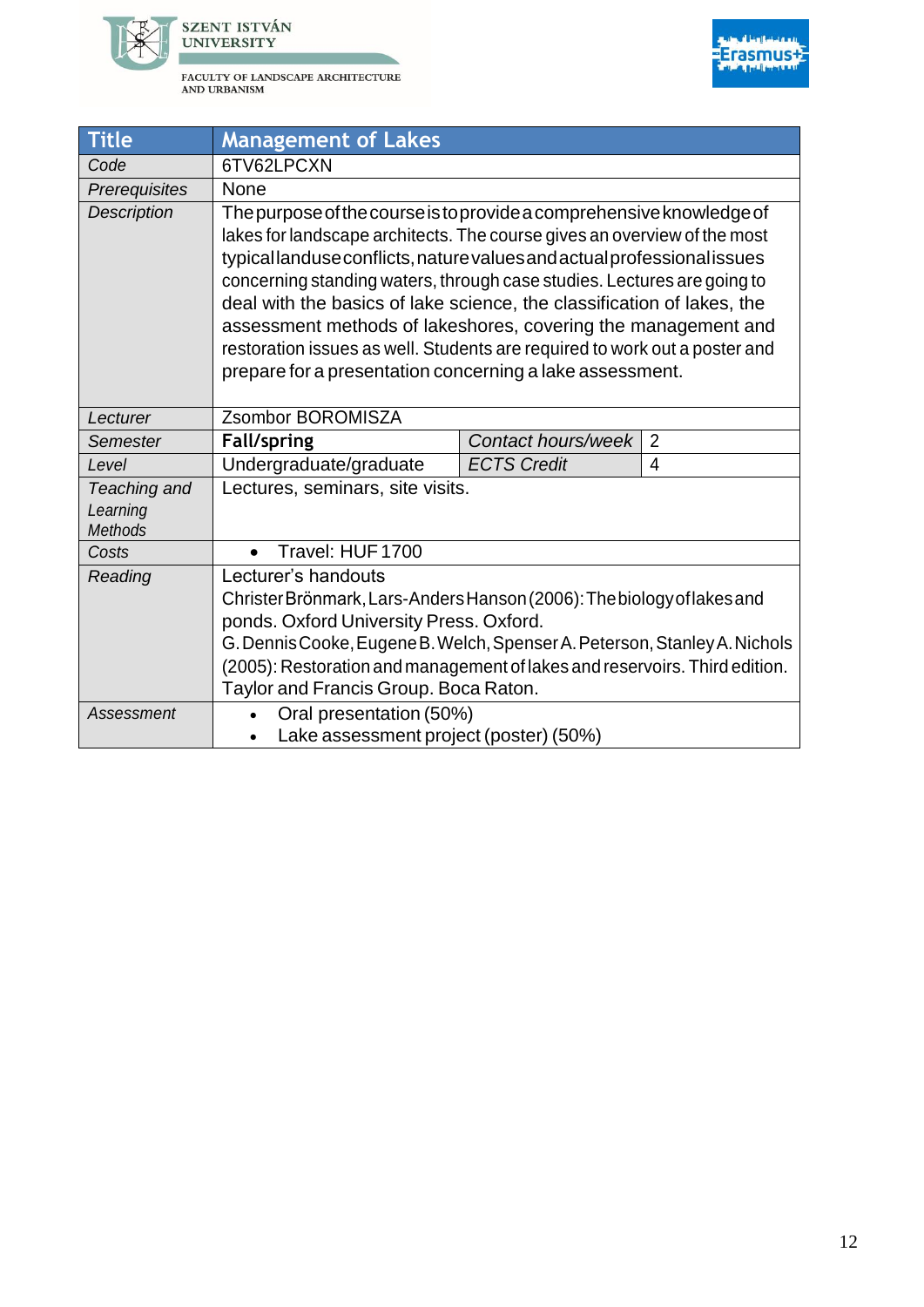



| <b>Title</b>       | Modelling with SketchUp in Landscape Architecture                                                                                                        |                    |                |  |
|--------------------|----------------------------------------------------------------------------------------------------------------------------------------------------------|--------------------|----------------|--|
| Code               | 6TF63MSUCXN                                                                                                                                              |                    |                |  |
| Prerequisites      | Basics in CAD/GIS are useful, but it's not compulsory                                                                                                    |                    |                |  |
| <b>Description</b> | SketchUpissimplebutpowerfultooltocreate3Dideas. This3Dsoftware                                                                                           |                    |                |  |
|                    | is a unique from the graphics and 3D visualisation software. The simplicity                                                                              |                    |                |  |
|                    | of the software makes it extremely quick to take a sketch and recreate into                                                                              |                    |                |  |
|                    | any 3D object. It is suitable for viewing and modification and our work can                                                                              |                    |                |  |
|                    | easily publish on the Internet. Drawing can be combined with the elegance                                                                                |                    |                |  |
|                    | and spontaneity of pencil but on the digital wax. It's not only for sketching                                                                            |                    |                |  |
|                    | - complex drawings can be created with it too.                                                                                                           |                    |                |  |
|                    | The students will get a practical and handy knowledge about how to                                                                                       |                    |                |  |
|                    | create, edit, manipulate and present models in landscape architecture or                                                                                 |                    |                |  |
|                    | inopenspacedesign. The laboratory exercises will cover: working with                                                                                     |                    |                |  |
|                    | objects (selecting, cloning, transforming, cloning etc.); modelling basics<br>(drawing and modifying objects), applying materials, adding effects, using |                    |                |  |
|                    | scenes.                                                                                                                                                  |                    |                |  |
| Lecturer           | József László MOLNÁR                                                                                                                                     |                    |                |  |
| Semester           | <b>Fall/spring</b>                                                                                                                                       | Contact hours/week | $\overline{2}$ |  |
| Level              | Undergraduate                                                                                                                                            | <b>ECTS Credit</b> | $\overline{4}$ |  |
| Teaching and       | Computer laboratory training with Trimble SketchUp 8 software.                                                                                           |                    |                |  |
| Learning           | Daily tasks (theoretical background, practical advice), homeworks to solve                                                                               |                    |                |  |
| <b>Methods</b>     | the students workindividually.                                                                                                                           |                    |                |  |
| Reading            | Trimble SketchUp Help;, Google SketchUp and SketchUp Pro 7 Bible                                                                                         |                    |                |  |
| Assessment         | Based on students' individual work submitted (digital models) and their                                                                                  |                    |                |  |
|                    | weekly activity. Final work.                                                                                                                             |                    |                |  |
|                    | Course works                                                                                                                                             | 10%                |                |  |
|                    | <b>Home works</b>                                                                                                                                        | 20%                |                |  |
|                    | Mid term exam                                                                                                                                            | 30%                |                |  |
|                    | Finalexam                                                                                                                                                | 40%                |                |  |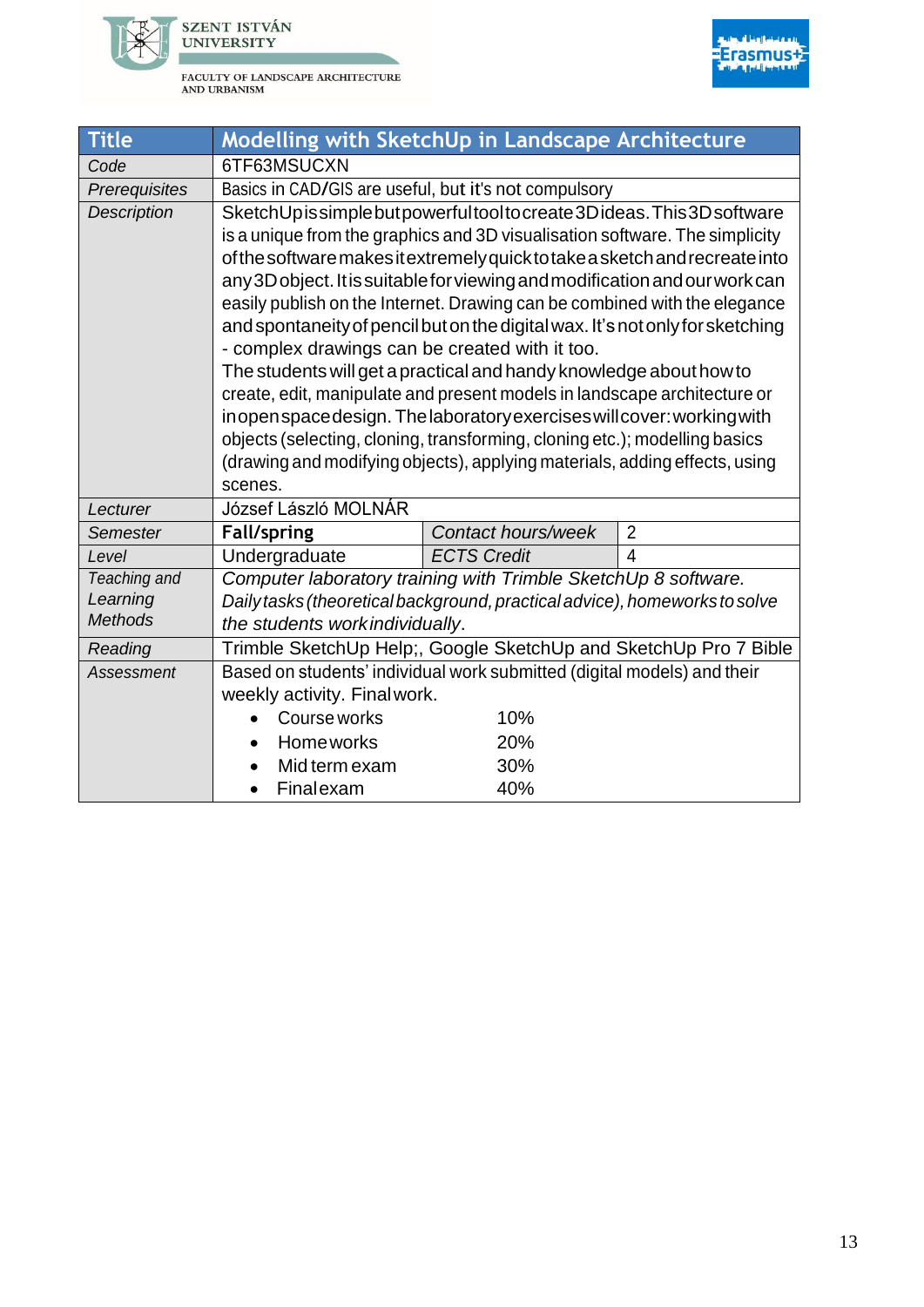



| <b>Title</b>                         | <b>Planning with ecosystem services</b>                                                                                                                                                                                                                                                                                                                                                                                                                                                                                                                                                                                                                                                                                                                                                                                                      |                    |                |  |
|--------------------------------------|----------------------------------------------------------------------------------------------------------------------------------------------------------------------------------------------------------------------------------------------------------------------------------------------------------------------------------------------------------------------------------------------------------------------------------------------------------------------------------------------------------------------------------------------------------------------------------------------------------------------------------------------------------------------------------------------------------------------------------------------------------------------------------------------------------------------------------------------|--------------------|----------------|--|
| Code                                 |                                                                                                                                                                                                                                                                                                                                                                                                                                                                                                                                                                                                                                                                                                                                                                                                                                              |                    |                |  |
| Prerequisites                        | <b>None</b>                                                                                                                                                                                                                                                                                                                                                                                                                                                                                                                                                                                                                                                                                                                                                                                                                                  |                    |                |  |
| <b>Description</b>                   | The course offers a general knowledge about ecosystem services.<br>The course first presents the general theory and framework around<br>ecosystem services, based on the Millenium Ecosystem Assessment<br>classification. We will review the categories of services and types of<br>ecosystems.<br>Then, we will focus on the urban landscape and the methodologies for<br>assessing ecosystem services in landscape architecture and planning.<br>Finally, we will end with a critical analysis of this method from researchers<br>and practitioners.<br>Each lecture will be divided into two parts: first theory and then<br>illustrations with case studies or field observations.<br>By the end of the course the students will know the concepts of:<br>-Assessing well-being and biodiversity<br>-Domino effects<br>-Natural capital |                    |                |  |
| Lecturer                             | Paloma Gonzalez de Linares                                                                                                                                                                                                                                                                                                                                                                                                                                                                                                                                                                                                                                                                                                                                                                                                                   |                    |                |  |
| <b>Semester</b>                      | <b>Spring</b>                                                                                                                                                                                                                                                                                                                                                                                                                                                                                                                                                                                                                                                                                                                                                                                                                                | Contact hours/week | $\overline{2}$ |  |
| Level                                | undergraduate/graduate   ECTS Credit                                                                                                                                                                                                                                                                                                                                                                                                                                                                                                                                                                                                                                                                                                                                                                                                         |                    | 4              |  |
| Teaching and<br>Learning<br>Methods: | Lectures, case studies, self reading, field observations.                                                                                                                                                                                                                                                                                                                                                                                                                                                                                                                                                                                                                                                                                                                                                                                    |                    |                |  |
| Costs                                |                                                                                                                                                                                                                                                                                                                                                                                                                                                                                                                                                                                                                                                                                                                                                                                                                                              |                    |                |  |
| Reading:                             | Book:<br>E.F Schumacher, 1973, Small is Beautiful.<br>Website:<br>Millenium Ecosystem Assessment.<br>http://www.millenniumassessment.org/en/Synthesis.html<br>The Economics of Ecosystem Services (TEEB).<br>http://www.teebweb.org/                                                                                                                                                                                                                                                                                                                                                                                                                                                                                                                                                                                                         |                    |                |  |
| Assessment:                          | 5% Presence/Participation<br>10% Individual study<br>40% Midterm Exam<br>45% Final group work                                                                                                                                                                                                                                                                                                                                                                                                                                                                                                                                                                                                                                                                                                                                                |                    |                |  |